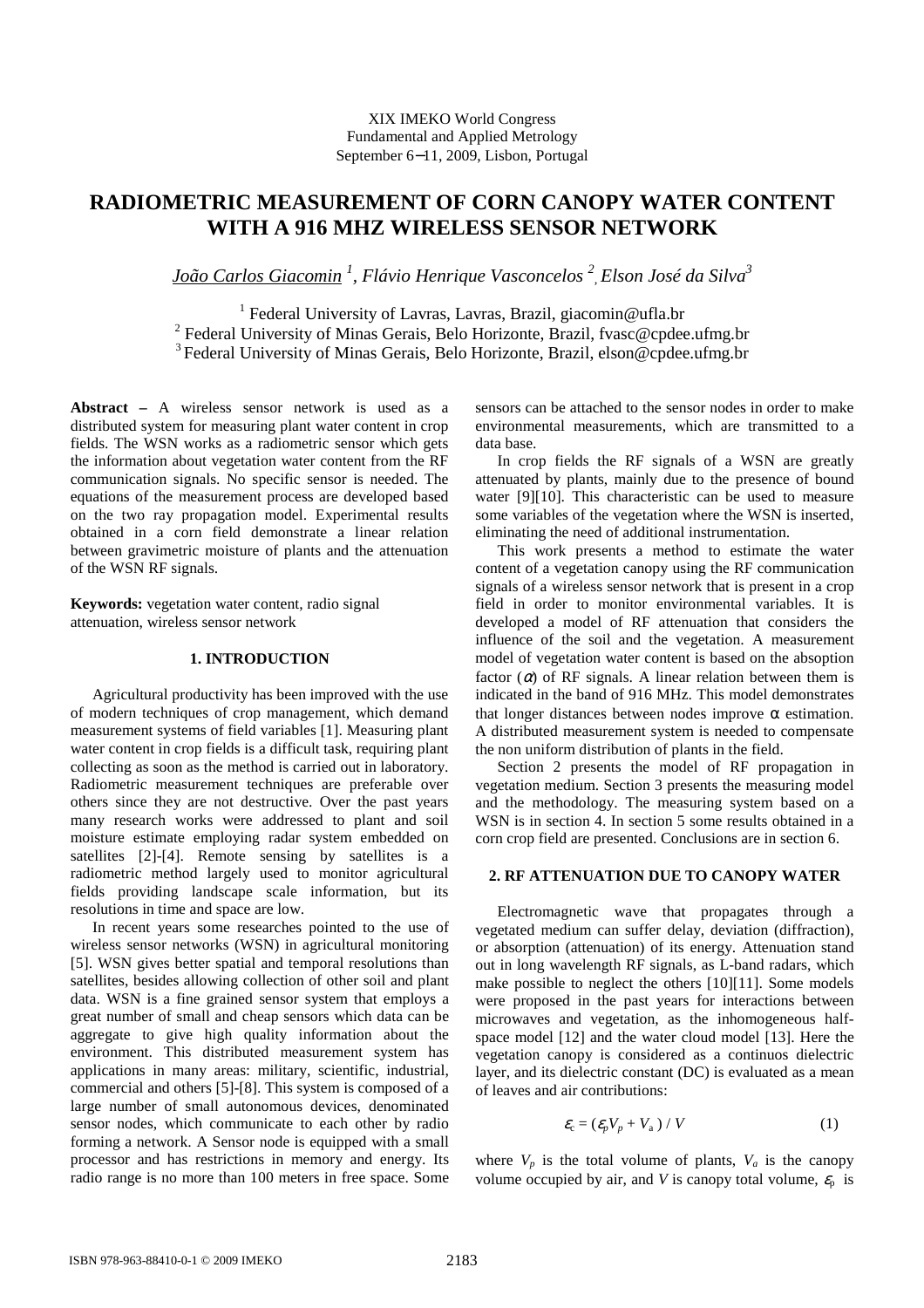the mean dielectric constant of plants and  $\varepsilon_c$  is a complex value representing the canopy DC ( $\varepsilon_c = \varepsilon_c - j\varepsilon_c$ ").  $\varepsilon_c$  and  $\varepsilon_c$ " are real and imaginary parts of the complex equivalent dielectric constant of vegetation canopy.

The dielectric constant (DC) of water is much greater than the DC of dry mater, resulting that the DC of leaves is governed by its water content.

It is reasonable to suppose a linear relation between vegetation water content (*W*) and power attenuation in microwaves that propagates through vegetation [14]. According to [9] the transmissivity of a canopy is directly related to vegetation water content. Transmissivity can be also expressed as a function of absorption factor  $(\alpha)$  which is a characteristic of the canopy:

$$
\gamma = \frac{P_R}{P_T} = e^{-b \cdot W} = e^{-2 \cdot \alpha \cdot d} \tag{2}
$$

where parameter *b* depends on the type of crop and the frequency of the microwaves and *W* is a linear function of distance (*d*) of propagation into the medium [15].  $P_T$  is the electromagnetic power leaving the transmitter antenna and  $P_R$  is the power that reaches the receiver antenna.

As soon as  $\alpha$  is determined, the canopy water content can be calculated:

$$
2 \cdot \alpha \cdot d = b \cdot W = b \cdot m_{g(canopy)} \cdot d \tag{3}
$$

And the mean value of gravimetric moisture of plants is estimated:

$$
m_g = \frac{2 \cdot \alpha}{b \cdot \frac{V_p}{V}}
$$
 (4)

When the propagation of RF is not directional, as in WSN communications, transmission loss is also affected by distance between transmitter (Tx) and receiver (Rx) as stated by Friis transmission formula [16]. If Tx and Rx are close to soil surface, a more complex model is needed. Here a two rays propagation model is used, as represented in fig. 1.



Fig. 1. Two rays propagation model, considering the interaction between two electric fields, the direct field  $(E_d)$  and the field reflected in soil (*E*<sup>r</sup> ).

This model considers the interaction between two electric fields that reach receiver antenna. The first one  $(E_d)$ is related to the direct propagation (line of sight) signal, and the second one  $(E_r)$  is related to the signal reflected in soil surface. Transmitter and receiver antenna are placed at same height (*h*). The total electric field (*E*) results from  $E_d$  and  $E_r$ interaction. The total received power  $(P_R)$  is a square function of  $(E)$  and can be expressed as:

$$
P_R = P_{Rd} + P_{Rr} + 2 \cdot \sqrt{P_{Rd} \cdot P_{Rr}} \cdot \cos(\delta). \quad (5)
$$

*PRd*, the power of the direct signal, and *PRr,* the power of the signal that is reflected in the soil surface, are calculated by (6) and (7):

$$
\frac{P_{Rd}}{P_0} = \frac{e^{-2\alpha d}}{d^2},
$$
\n(6)

$$
\frac{P_{Rr}}{P_0} = \frac{e^{-2\alpha r}}{r^2} \cdot R^2(\psi, \varepsilon_s, p) \cdot D^2(\theta), \qquad (7)
$$

where  $P_0$  is a reference value, *d* is the distance between Tx and Rx,  $R$  ( $-1 < R < 1$ ) is the reflection index of the soil surface, which is modeled as a function of the incidence angle  $(\psi)$  of the RF wave on the soil and of its dielectric constant  $(\varepsilon_s)$ , and depends on the polarity  $(p)$  of the electric field [16]. In vegetation with great contribution of vertical stalks the vertically polarized waves suffer stronger attenuation than horizontally polarized ones [11] [15] [17]. In this work only vertical polarization was used in order to improve the accuracy of water content measurement. *D* is the antennas directivity (0≤*D*≤1), which is modeled as a function of the angle  $\varphi$ . The directivities of Tx and Rx are considered equal, as soon as they are symmetrical.  $\delta$  is the displacement angle between the electric fields  $E_d$  and  $E_r$ , and it is calculated as:

$$
\delta = \frac{2 \cdot \pi}{\lambda} \cdot (r - d), \tag{8}
$$

where  $r$  is the path length of the signal reflected in the soil and *d* is the path length of the direct signal  $(r > d)$ . *r* is a function of *d* and *h*, as well as  $\psi$  and  $\varphi$ .

The total power in Rx antenna can be expressed as a function of five variables:

$$
\frac{P_R}{P_0} = \frac{e^{-2\alpha d}}{d^2} \cdot T(d, h, \varepsilon_s, \alpha, \lambda).
$$
 (9)

$$
T = 1 + \left(\frac{e^{-\alpha(r-d)}}{d/r}\right)^2 \cdot D^2(d,h) \cdot R^2(d,h,\varepsilon_s)
$$
  
+2. 
$$
\frac{e^{-\alpha(r-d)}}{d/r} \cdot D(d,h) \cdot R(d,h,\varepsilon_s) \cdot \cos(\delta)
$$
 (10)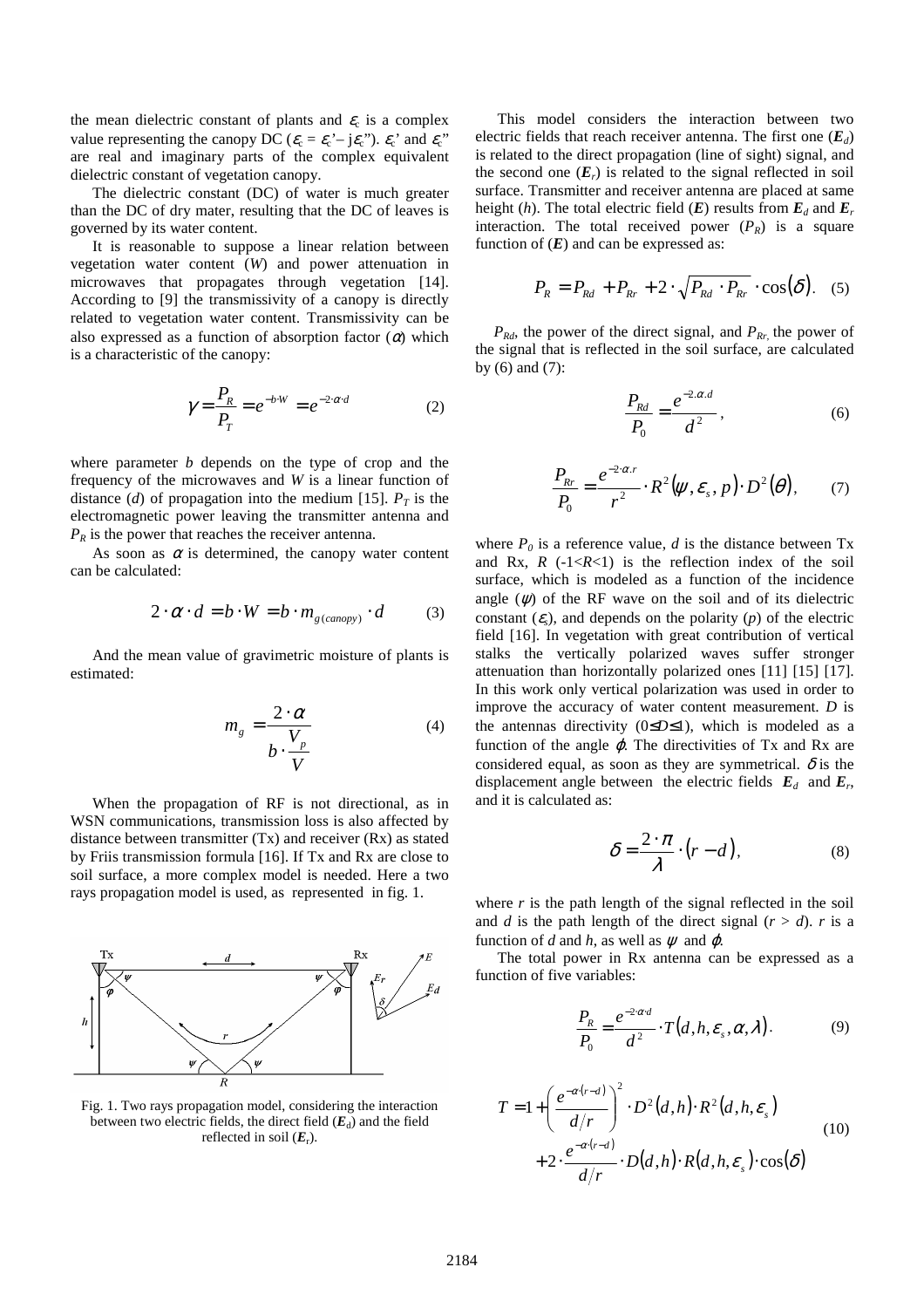Here, the function *T* (*d, h,*  $\lambda$ *,*  $\alpha$ *, ∈<sub>s</sub>)* is dimensionless. The vegetation influence is represented by the absorption factor  $(\alpha)$  that is strongly affected by vegetation water content. If the wavelength  $(\lambda)$  and the reference power  $(P_0)$ are known,  $\alpha$  can be determined since the variables  $P_R$ ,  $\varepsilon_s$ ,  $d$ and *h* are measured.

One can see that the larger is the distance *d* between Tx and Rx the smaller is the sensibility of  $T$  function on  $\alpha$  and the better is the estimation of the absorption factor.

#### **3. MEASUREMENT SYSTEM**

A wireless sensor network is deployed in an agricultural crop field in order to measure environmental variables and transmit them to a data base in a remote station, as outlined in fig. 2. When transmissions are made between sensor nodes, received power is measured in order to calculate attenuation and link quality. Absorption factor  $(\alpha)$  is then obtained using (9). Periodically  $\alpha$  values are transmitted to the base station in order to calculate an average value which is representative for the agriculturist. Canopy and plant moisture are obtained with (3) and (4) and can be used in the field management decisions.



Fig. 2. Outline of a WSN deployment in a corn field.

When the difference between the path lengths *r* and *d* of reflected and direct signals, respectively, is small  $((r-d) \rightarrow 0)$ , the contribution of the absorption factor on the function *T*, in (10), can be disregarded. This condition is achieved when relation  $h/d$  is close to zero  $(h/d \rightarrow 0)$ . In this way, the absorption factor calculation is simplified, as soon as an iterative method is not required. The factor  $\alpha$  can be calculated employing (9):

$$
\alpha = \frac{1}{8,86 \cdot d} \left[ -\frac{P_R}{P_0} [dB] - 20 \log(d) + 10 \log(T) \right]
$$
\n(11)

In order to eliminate  $P_0$ , two series of measurements are taken, the first one is made in seeding stage, when there is not any plant in the way of RF propagation ( $\alpha = 0$ ) and the second one is made in growing stage, when plants are in the way of RF. Following this methodology absorption factor

can be calculated as a function of the power loss (*PL*) in the propagation way:

$$
\alpha = \frac{PL_{v} - PL_{f}}{8,86 \cdot d} = \frac{\Delta PL}{8,86 \cdot d} \tag{12}
$$

where  $PL_v$  [dB] is the attenuation perceived when the propagation is performed through vegetation, and *PL<sup>f</sup>* [dB] is perceived when the path is free, when there is no obstacle in the way of propagation:

$$
PL_{\nu}[dB] = P_T - P_{R\nu} \quad , \tag{13}
$$

$$
PL_f [dB] = P_T - P_{Rf} . \qquad (14)
$$

The positions of the sensor nodes and the transmitted power  $(P_T)$  are made constant, and then the difference between the values of received power  $(P_R)$  is a function of the absorption factor alone.

One can demonstrate that, when the ratio  $h/d \rightarrow 0$ , the contribution of the uncertainty of distance (*d*) to the uncertainty of absorption factor measurement becomes an inverted function of the square of *d*:

$$
u_{\alpha} \propto \frac{1}{d^2} \cdot u_d \quad . \tag{15}
$$

In other words, the longer the distance between sensor nodes, the more accurate the measurement of absoption factor and more accurate the estimation of vegetation gravimetric moisture.

#### **4. EXPERIMENTAL RESULTS**

An experiment was conducted in a corn crop field on Fazenda Pinheiro (21°18'45" S; 44°55'25" W), in Lavras town, state of Minas Gerais, Brazil. This experiment aimed to verify the viability in estimating the vegetation water content using the measurement of the signal power from the radios of a WSN. It was employed the sensor nodes Mica2 motes, from Crossbow Technology [18]. The radios work in 916 MHz ISM (license free) band and act as Tx and Rx alternatively. The radio signal strength is measured for all the messages that reach the receptor  $(Rx)$ . A calibration was processed in anechoic chamber, indicating a ±2dB deviation through out the range  $-100$  to  $-50$  dBm.

The experiment was conducted in four distinct times, in order to evaluate different plant conditions in the field. At the first time, the plants was in the end of the vegetative state, denominated VT (vegetative-tasseling) [19], 60 days after seeding, with 2.1 m mean height. The plant rate was 5.6 plants per square meter. The second series of measurements was conducted when plants were in R3 state (reproductive-milk), with 2.3 m mean height. The third series of measurements were made in the R6 state (physiological maturity) of the corn, in harvest period. The plants were 2.3 m high in average. The fourth series of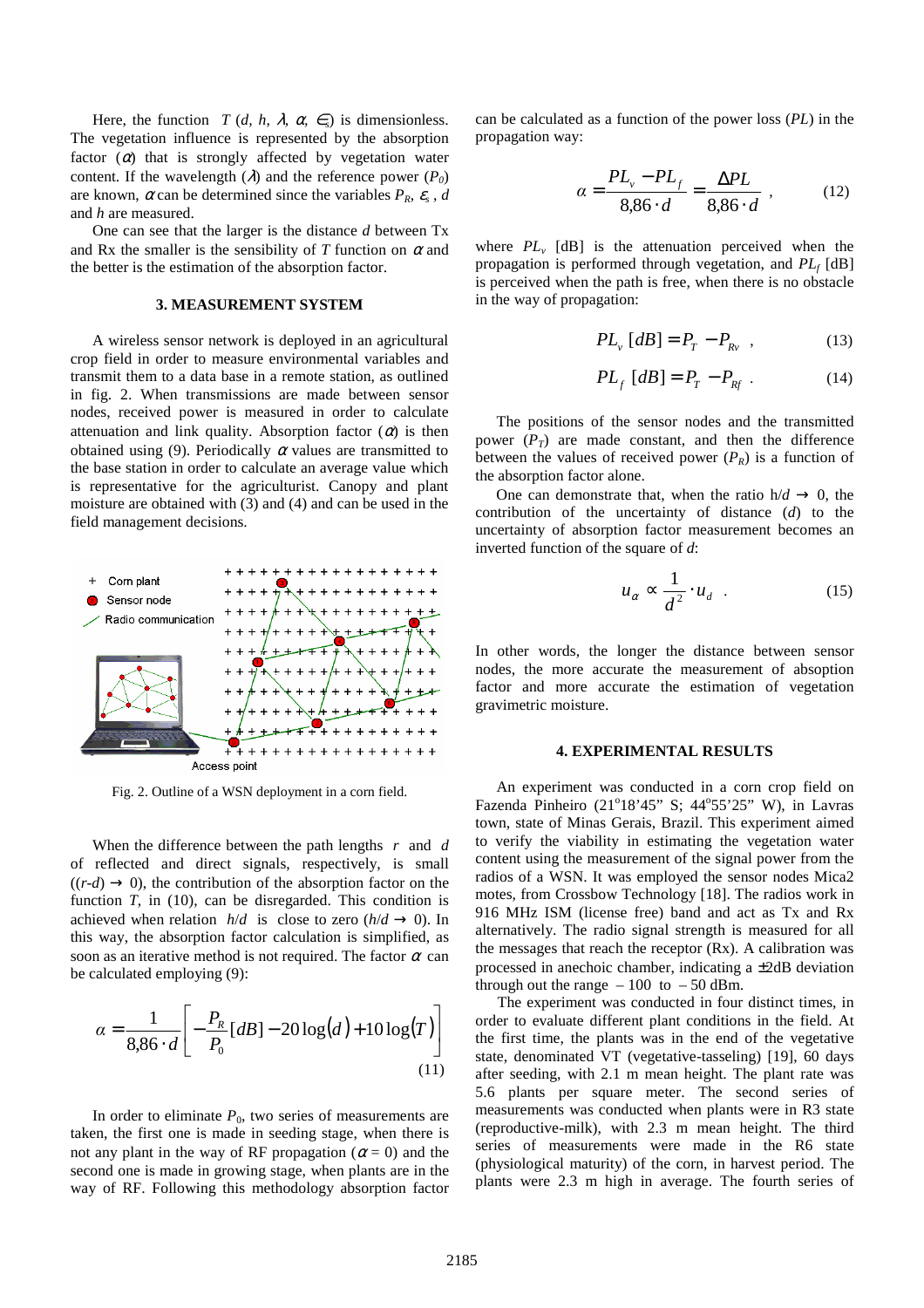measurements was performed after harvest, when there were no plants in the field (free condition).

The sensor nodes were deployed in a regular fashion performing equal distances from each other. Two series of measurement were conducted, for two different distances:  $d = 10$  m and  $d = 15$  m. All the nodes were placed 1.0 m high form the soil and all antennas in vertical position (vertical polarization). All the transmissions were made with  $P_T = 5$  dBm. It was made 100 measurements of received signal strength (RSS) in communications between each pair of sensor nodes and for each distance. Each series of measurements was conducted in an interval of one hour, making possible to consider constant some variables as vegetation water content, vegetation density and plant height.

For the measurement series 1, 2 and 3, samples of plants were collected and their gravimetric moistures were measured with a gravimetric method, used as reference. The plants were weighted immediately after they have been collected in the field and after they were dried in an oven for three days at  $70^{\circ}$ C. The difference in weight represents the weight of liquid water that was in the plants.

Comparing the values obtained in the experiments performed in presence of vegetation with those obtained with the measurements in free area it is possible to identify the exclusive influence of the absorption factor on the RF signal attenuation. Then it is possible to estimate absorption factor  $(\alpha)$  as indicated in (12).

Table 1 presents the results obtained from the measurements of plants water content and in the absorption factor estimation.  $\alpha$  represents the mean value calculated from the results obtained in the measurements made in two different distances (10 m and 15 m). An almost constant ratio  $\alpha/m_e = 0.205$  was achieved with standard deviation  $SD(\alpha/m_e) = 0.017$  (8%). It is in accordance to Schmugge & Jackson [15] proposal.

Table 1. Gravimetric moisture of the corn plant samples and absorption factor estimated with attenuation data (*PL*).

|        |              | Gravim. moisture $(m_e)$ [g/g] |       |          |                    |
|--------|--------------|--------------------------------|-------|----------|--------------------|
| Series | <b>State</b> | Mean value                     | SD    | $\alpha$ | $\alpha/m_{\circ}$ |
|        | VТ           | 0.856                          | 0.008 | 0.168    | 0.196              |
| 2      | R3           | 0.803                          | 0.023 | 0.156    | 0.194              |
| 2      | R6           | 0.535                          | 0.118 | 0.120    | 0.225              |

The graph in fig. 3 shows the mean values of power loss due to plants as a function of plants water content, for two different distances. A nearly linear relation between plants water content  $(m_g)$  and the changes in attenuation in the propagation way (∆*PL*) can be seeing in both of the graphs.

Fig. 4 presents the mean values and standard deviations obtained in a series of 100 measurements made in the corn crop field, in the first experiment, considering  $d = 10$  m. The values measured in 10 distinct ways of propagation are presented, i. e., ten different links between pairs of nodes. The columns indicate mean values and vertical lines indicate respective standard deviations. The column "Total" indicates the mean value representing all the values measured in the experiment. Its standard deviation is indicated as well.

The data presented in fig. 4 demonstrate that the dispersion of the measured values of the RF signal intensity (RSS) is due mainly to the variability of the observed ways, and the characteristics of the measuring devices is less important. This global dispersion is considered as a consequence of the variations in the characteristics of the vegetation along the field, specially related to the non uniform distribution of the plants, as well as the variations in soil characteristics.



Fig. 3. Linear relation between plants water content and changes in attenuation  $(\Delta PL = PL_v - PL_f)$ . Coefficients of determination:  $R^2(10 \text{ m}) = 0.94$ ,  $R^2(15 \text{ m}) = 0.97$ .



Fig. 4. Measurements of attenuation (*PL*) in 10 distinct ways – mean values and standard deviations. Growth state VT,  $d = 10$ m,  $m_g = 0.856$  g/g.

## **5. CONCLUSIONS**

This work demonstrated that measurements of signal strength in the communications of a WSN inserted in an agricultural field can be used to estimate the water content of the plants. The experimental results demonstrated that a linear relation exists between the vegetation water content and the attenuation occurred in the electromagnetic waves of the radios, confirming the proposal of this work. The distance between radios has to be large in order to reduce uncertainties of absorption factor measurements. The results presented in fig. 5 showed that the mean value taken from all measurements is more adequate information for